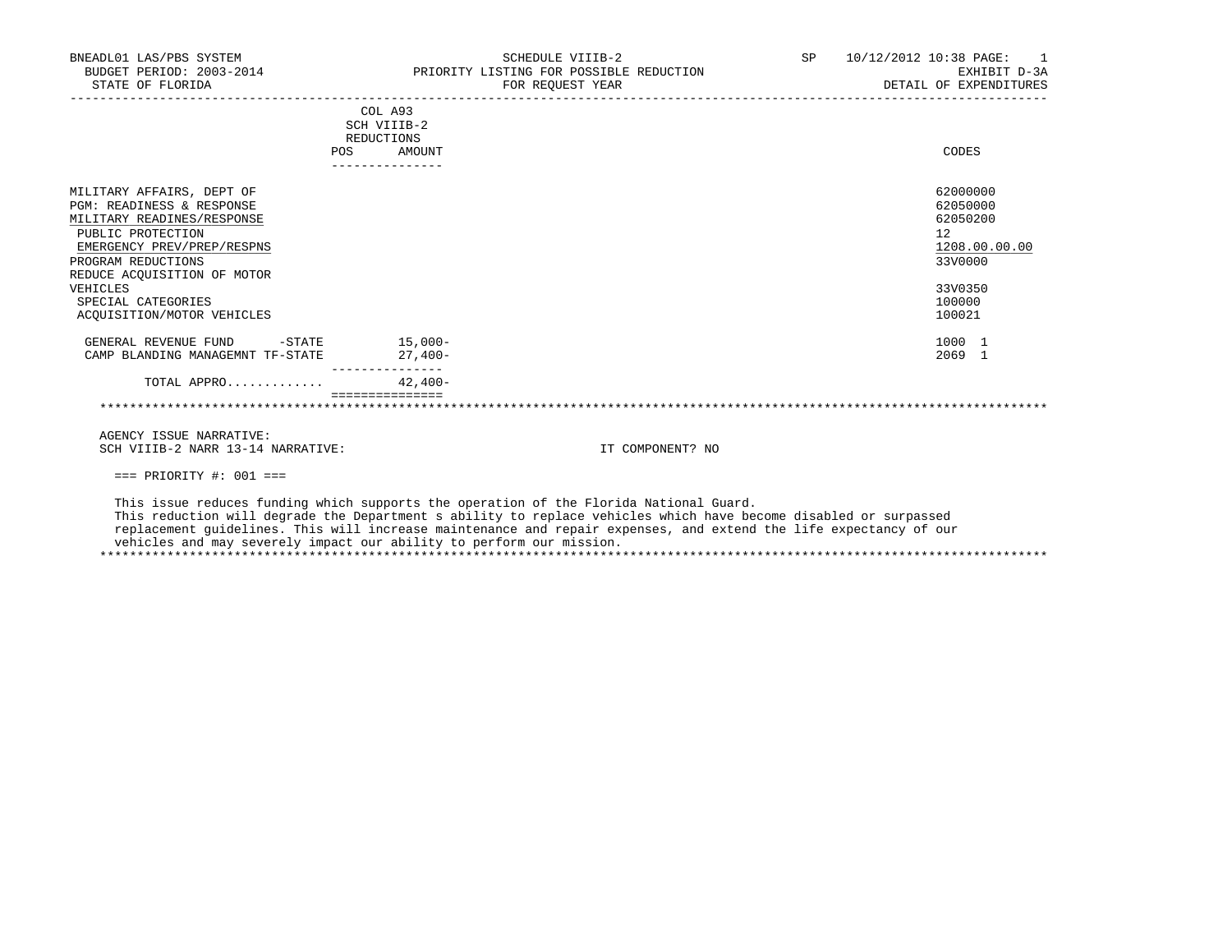| BNEADL01 LAS/PBS SYSTEM<br>BUDGET PERIOD: 2003-2014<br>STATE OF FLORIDA                                                                                                                                                                               |                                                              | SCHEDULE VIIIB-2<br>PRIORITY LISTING FOR POSSIBLE REDUCTION<br>FOR REQUEST YEAR | SP 10/12/2012 10:38 PAGE: 2 | EXHIBIT D-3A<br>DETAIL OF EXPENDITURES                                                      |
|-------------------------------------------------------------------------------------------------------------------------------------------------------------------------------------------------------------------------------------------------------|--------------------------------------------------------------|---------------------------------------------------------------------------------|-----------------------------|---------------------------------------------------------------------------------------------|
|                                                                                                                                                                                                                                                       | COL A93<br>SCH VIIIB-2<br>REDUCTIONS<br><b>POS</b><br>AMOUNT |                                                                                 |                             | CODES                                                                                       |
| MILITARY AFFAIRS, DEPT OF<br>PGM: READINESS & RESPONSE<br>MILITARY READINES/RESPONSE<br>PUBLIC PROTECTION<br>EMERGENCY PREV/PREP/RESPNS<br>PROGRAM REDUCTIONS<br>REDUCE TUITION ASSISTANCE PROGRAM<br>SPECIAL CATEGORIES<br>NATL GUARD TUITION ASSIST |                                                              |                                                                                 | 12                          | 62000000<br>62050000<br>62050200<br>1208.00.00.00<br>33V0000<br>33V0600<br>100000<br>100061 |
| GENERAL REVENUE FUND -STATE 700,000-                                                                                                                                                                                                                  |                                                              |                                                                                 |                             | 1000 1                                                                                      |
| AGENCY ISSUE NARRATIVE:                                                                                                                                                                                                                               |                                                              |                                                                                 |                             |                                                                                             |
| SCH VIIIB-2 NARR 13-14 NARRATIVE:                                                                                                                                                                                                                     |                                                              | IT COMPONENT? NO                                                                |                             |                                                                                             |

 $==$  PRIORITY #: 004  $==$ 

 This issue reduces funding which supports recruitment and retention in the Florida National Guard. The Education Dollars for Duty (EDD) Program provides Financial assistance to eligible Florida National Guard soldiers for both undergraduate and graduate level education. EDD pays up to 100% of tuition at an accredited post-secondary institution in exchange for three (3) years of service to the Florida National Guard. Although this issue does not affect the day-to-day operations of the Department of Military Affairs / Florida National Guard, EDD is an exceptional recruitment and retention tool, which benefits both the Florida Guard and the State of Florida. \*\*\*\*\*\*\*\*\*\*\*\*\*\*\*\*\*\*\*\*\*\*\*\*\*\*\*\*\*\*\*\*\*\*\*\*\*\*\*\*\*\*\*\*\*\*\*\*\*\*\*\*\*\*\*\*\*\*\*\*\*\*\*\*\*\*\*\*\*\*\*\*\*\*\*\*\*\*\*\*\*\*\*\*\*\*\*\*\*\*\*\*\*\*\*\*\*\*\*\*\*\*\*\*\*\*\*\*\*\*\*\*\*\*\*\*\*\*\*\*\*\*\*\*\*\*\*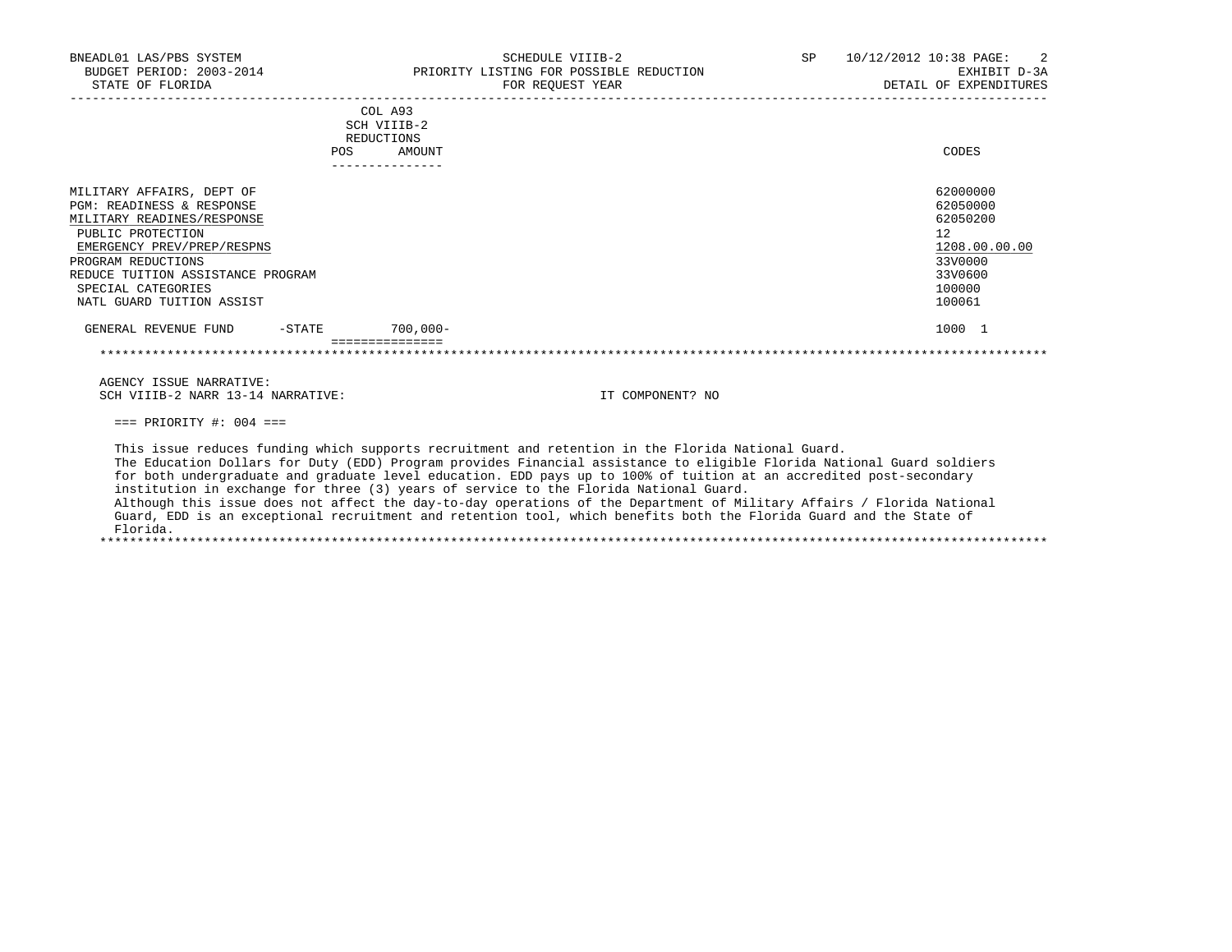| BNEADL01 LAS/PBS SYSTEM<br>BUDGET PERIOD: 2003-2014<br>STATE OF FLORIDA                                                                                                                                                    | SCHEDULE VIIIB-2<br>PRIORITY LISTING FOR POSSIBLE REDUCTION<br>FOR REQUEST YEAR | SP<br>10/12/2012 10:38 PAGE:<br>$\overline{\phantom{a}}$<br>EXHIBIT D-3A<br>DETAIL OF EXPENDITURES |
|----------------------------------------------------------------------------------------------------------------------------------------------------------------------------------------------------------------------------|---------------------------------------------------------------------------------|----------------------------------------------------------------------------------------------------|
|                                                                                                                                                                                                                            | ---------------<br>COL A93<br>SCH VIIIB-2<br>REDUCTIONS<br>POS<br>AMOUNT        | CODES                                                                                              |
| MILITARY AFFAIRS, DEPT OF<br>PGM: READINESS & RESPONSE<br>MILITARY READINES/RESPONSE<br>PUBLIC PROTECTION<br>EMERGENCY PREV/PREP/RESPNS<br>PROGRAM REDUCTIONS<br>REDUCE OTHER PERSONAL SERVICES<br>OTHER PERSONAL SERVICES |                                                                                 | 62000000<br>62050000<br>62050200<br>12<br>1208.00.00.00<br>33V0000<br>33V0701<br>030000            |
| CAMP BLANDING MANAGEMNT TF-STATE                                                                                                                                                                                           | $18,172-$<br>===============                                                    | 2069 1                                                                                             |
|                                                                                                                                                                                                                            |                                                                                 |                                                                                                    |

 AGENCY ISSUE NARRATIVE: SCH VIIIB-2 NARR 13-14 NARRATIVE: IT COMPONENT? NO

 $==$  PRIORITY #: 002  $==$ 

 This issue reduces funding which supports the Operation and Management of the Florida National Guard. When Florida Guard members are called to duty, personnel experienced and familiar with department operations are often used to supplement in many areas. Less than full funding will result in layoffs of state employees, thereby severely impacting the Florida National Guard s ability to respond to emergency operations. \*\*\*\*\*\*\*\*\*\*\*\*\*\*\*\*\*\*\*\*\*\*\*\*\*\*\*\*\*\*\*\*\*\*\*\*\*\*\*\*\*\*\*\*\*\*\*\*\*\*\*\*\*\*\*\*\*\*\*\*\*\*\*\*\*\*\*\*\*\*\*\*\*\*\*\*\*\*\*\*\*\*\*\*\*\*\*\*\*\*\*\*\*\*\*\*\*\*\*\*\*\*\*\*\*\*\*\*\*\*\*\*\*\*\*\*\*\*\*\*\*\*\*\*\*\*\*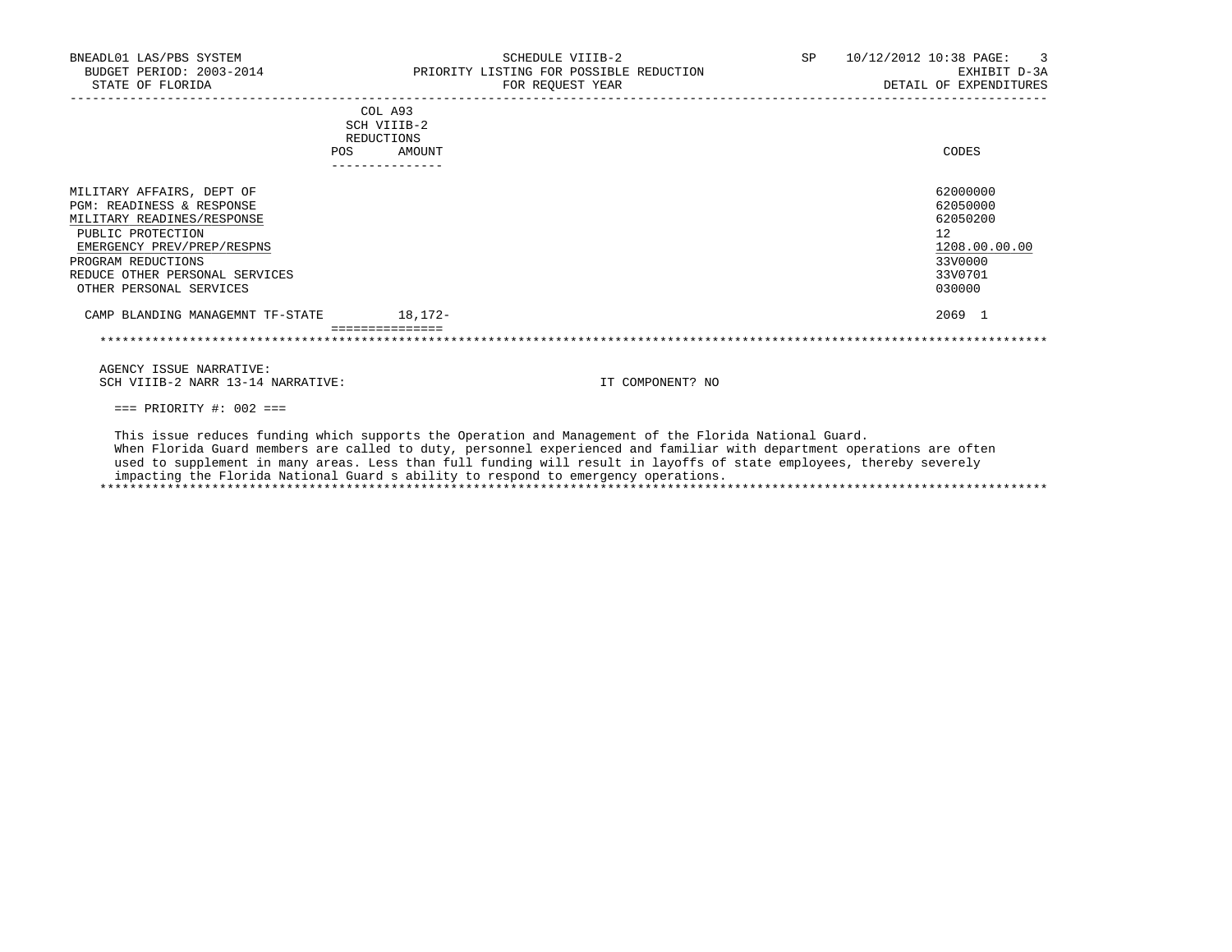| BNEADL01 LAS/PBS SYSTEM                                                                                                                                                                                                                  | SCHEDULE VIIIB-2<br>BUDGET PERIOD: 2003-2014 PRIORITY LISTING FOR POSSIBLE REDUCTION                                                                                                                                                                                                                                                                                                                                                                         | SP | 10/12/2012 10:38 PAGE: | EXHIBIT D-3A                                                                                                   |
|------------------------------------------------------------------------------------------------------------------------------------------------------------------------------------------------------------------------------------------|--------------------------------------------------------------------------------------------------------------------------------------------------------------------------------------------------------------------------------------------------------------------------------------------------------------------------------------------------------------------------------------------------------------------------------------------------------------|----|------------------------|----------------------------------------------------------------------------------------------------------------|
| STATE OF FLORIDA                                                                                                                                                                                                                         | FOR REQUEST YEAR                                                                                                                                                                                                                                                                                                                                                                                                                                             |    |                        | DETAIL OF EXPENDITURES                                                                                         |
|                                                                                                                                                                                                                                          | COL A93<br>SCH VIIIB-2<br>REDUCTIONS<br>POS.<br>AMOUNT<br>_______________                                                                                                                                                                                                                                                                                                                                                                                    |    |                        | CODES                                                                                                          |
| MILITARY AFFAIRS, DEPT OF<br>PGM: READINESS & RESPONSE<br>MILITARY READINES/RESPONSE<br>PUBLIC PROTECTION<br>EMERGENCY PREV/PREP/RESPNS<br>PROGRAM REDUCTIONS<br>REDUCE CONTRACTED SERVICES<br>SPECIAL CATEGORIES<br>CONTRACTED SERVICES |                                                                                                                                                                                                                                                                                                                                                                                                                                                              |    |                        | 62000000<br>62050000<br>62050200<br>12 <sup>°</sup><br>1208.00.00.00<br>33V0000<br>33V7770<br>100000<br>100777 |
| CAMP BLANDING MANAGEMNT TF-STATE 18,000-                                                                                                                                                                                                 |                                                                                                                                                                                                                                                                                                                                                                                                                                                              |    |                        | 2069 1                                                                                                         |
|                                                                                                                                                                                                                                          | ================                                                                                                                                                                                                                                                                                                                                                                                                                                             |    |                        |                                                                                                                |
| AGENCY ISSUE NARRATIVE:<br>SCH VIIIB-2 NARR 13-14 NARRATIVE:                                                                                                                                                                             | IT COMPONENT? NO                                                                                                                                                                                                                                                                                                                                                                                                                                             |    |                        |                                                                                                                |
| $==$ PRIORITY #: 003 ===                                                                                                                                                                                                                 |                                                                                                                                                                                                                                                                                                                                                                                                                                                              |    |                        |                                                                                                                |
| capability to perform our full time mission.                                                                                                                                                                                             | This issue reduces funding which supports the operations of the Florida National Guard.<br>The Department hires contract labor to perform a myriad of tasks associated with running one of the largest military<br>training sites in the country. Though the Department would continue to utilize this type of manpower, less than full<br>funding will force the department to reduce the size of the Contracted labor force which will severely impact our |    |                        |                                                                                                                |
| TOTAL: EMERGENCY PREV/PREP/RESPNS                                                                                                                                                                                                        |                                                                                                                                                                                                                                                                                                                                                                                                                                                              |    |                        | 1208.00.00.00                                                                                                  |
| BY FUND TYPE<br>GENERAL REVENUE FUND<br>TRUST FUNDS                                                                                                                                                                                      | $715,000-$<br>63,572-                                                                                                                                                                                                                                                                                                                                                                                                                                        |    |                        | 1000<br>2000                                                                                                   |
| TOTAL PROG COMP 778,572-                                                                                                                                                                                                                 | ________________                                                                                                                                                                                                                                                                                                                                                                                                                                             |    |                        |                                                                                                                |
|                                                                                                                                                                                                                                          | ===============                                                                                                                                                                                                                                                                                                                                                                                                                                              |    |                        |                                                                                                                |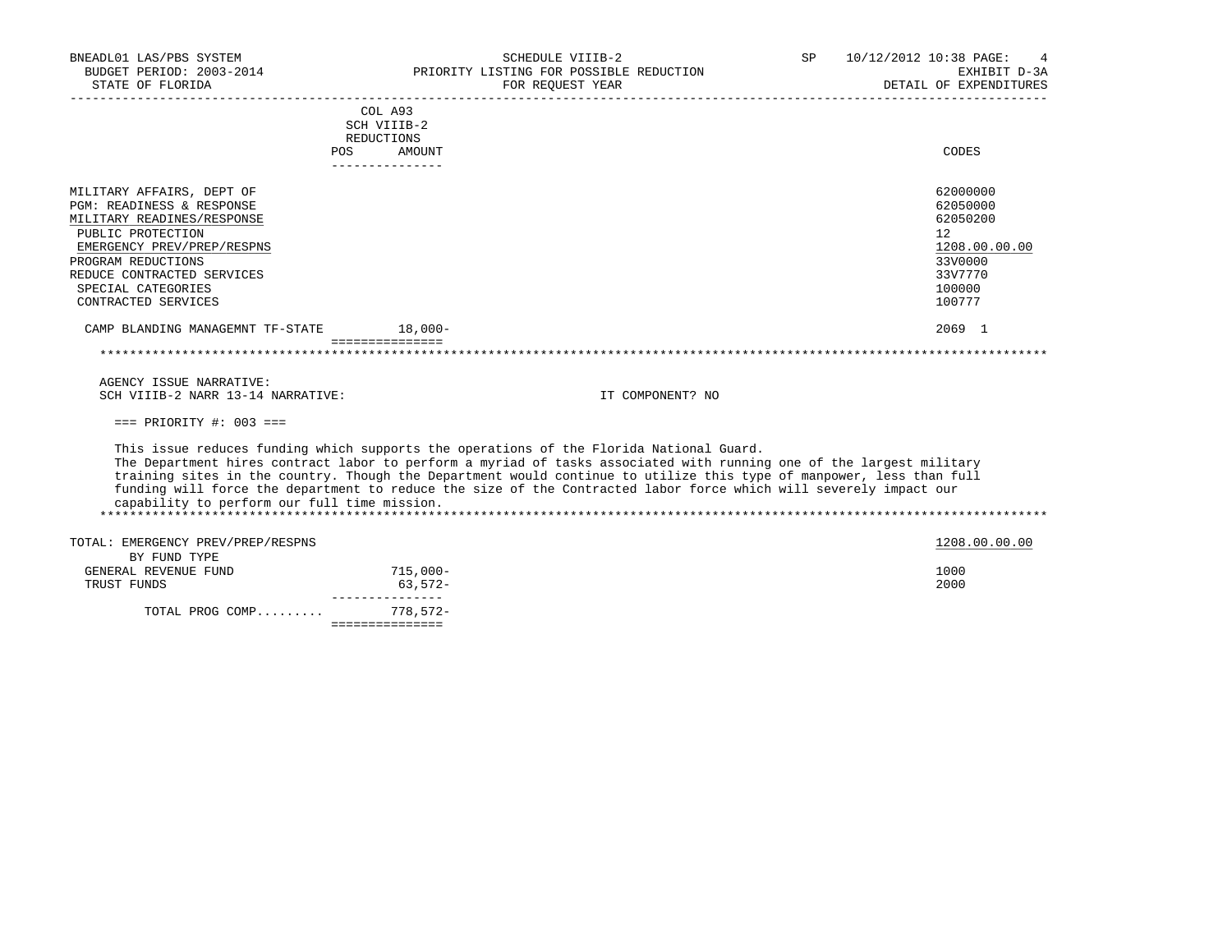| BNEADL01 LAS/PBS SYSTEM<br>BUDGET PERIOD: 2003-2014<br>STATE OF FLORIDA                                                                                                                                                                                           |                                             | SCHEDULE VIIIB-2<br>PRIORITY LISTING FOR POSSIBLE REDUCTION<br>FOR REOUEST YEAR        |                  | -5<br>SP 10/12/2012 10:38 PAGE:<br>EXHIBIT D-3A<br>DETAIL OF EXPENDITURES                         |
|-------------------------------------------------------------------------------------------------------------------------------------------------------------------------------------------------------------------------------------------------------------------|---------------------------------------------|----------------------------------------------------------------------------------------|------------------|---------------------------------------------------------------------------------------------------|
|                                                                                                                                                                                                                                                                   | COL A93<br>SCH VIIIB-2<br>REDUCTIONS<br>POS | AMOUNT                                                                                 |                  | CODES                                                                                             |
| MILITARY AFFAIRS, DEPT OF<br>PGM: READINESS & RESPONSE<br>EXECUTIVE DIR/SUPPORT SVCS<br>GOV OPERATIONS/SUPPORT<br>EXEC LEADERSHIP/SUPPRT SVC<br>PROGRAM REDUCTIONS<br>REDUCE ACOUISITION OF MOTOR<br>VEHICLES<br>SPECIAL CATEGORIES<br>ACOUISITION/MOTOR VEHICLES |                                             |                                                                                        |                  | 62000000<br>62050000<br>62050400<br>16<br>1602.00.00.00<br>33V0000<br>33V0350<br>100000<br>100021 |
| GENERAL REVENUE FUND -STATE                                                                                                                                                                                                                                       | $25.000 -$                                  |                                                                                        |                  | 1000 1                                                                                            |
|                                                                                                                                                                                                                                                                   |                                             |                                                                                        |                  |                                                                                                   |
| AGENCY ISSUE NARRATIVE:<br>SCH VIIIB-2 NARR 13-14 NARRATIVE:<br>$==$ PRIORITY #: 001 ===                                                                                                                                                                          |                                             |                                                                                        | IT COMPONENT? NO |                                                                                                   |
|                                                                                                                                                                                                                                                                   |                                             | This issue reduces funding which supports the operation of the Florida National Guard. |                  |                                                                                                   |

 This reduction will degrade the Department s ability to replace vehicles which have become disabled or surpassed replacement guidelines. This will increase maintenance and repair expenses, and extend the life expectancy of our vehicles and may severely impact our ability to perform our mission. \*\*\*\*\*\*\*\*\*\*\*\*\*\*\*\*\*\*\*\*\*\*\*\*\*\*\*\*\*\*\*\*\*\*\*\*\*\*\*\*\*\*\*\*\*\*\*\*\*\*\*\*\*\*\*\*\*\*\*\*\*\*\*\*\*\*\*\*\*\*\*\*\*\*\*\*\*\*\*\*\*\*\*\*\*\*\*\*\*\*\*\*\*\*\*\*\*\*\*\*\*\*\*\*\*\*\*\*\*\*\*\*\*\*\*\*\*\*\*\*\*\*\*\*\*\*\*